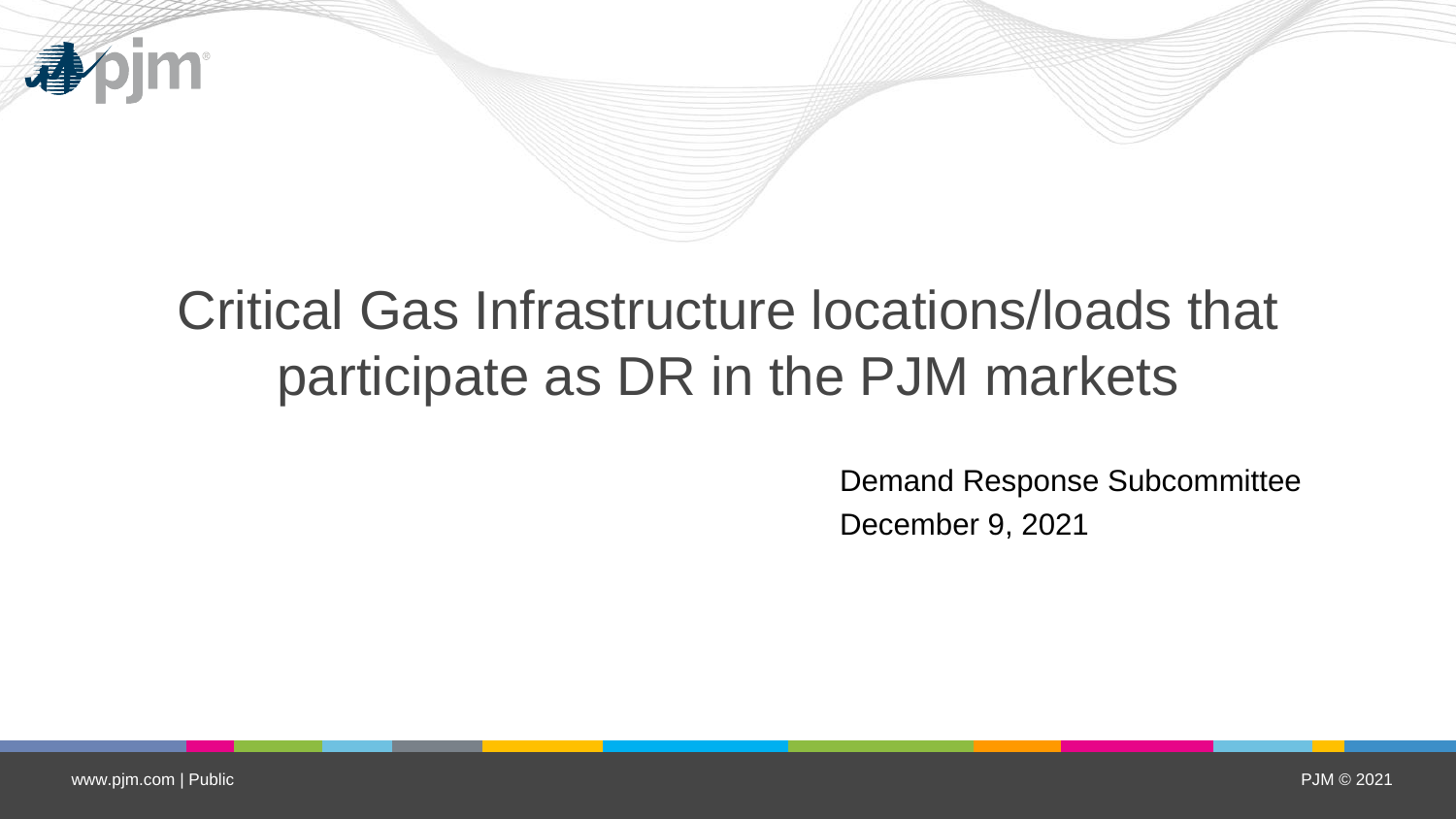



- NERC/FERC report published on 11/16
	- https://www.ferc.gov/media/february-2021-cold-weather[outages-texas-and-south-central-united-states-ferc-nerc-and](https://www.ferc.gov/media/february-2021-cold-weather-outages-texas-and-south-central-united-states-ferc-nerc-and)
- Critical Gas Infrastructure loads participation in PJM markets will be impacted (starting winter 23/24)
- NERC standards are a work in progress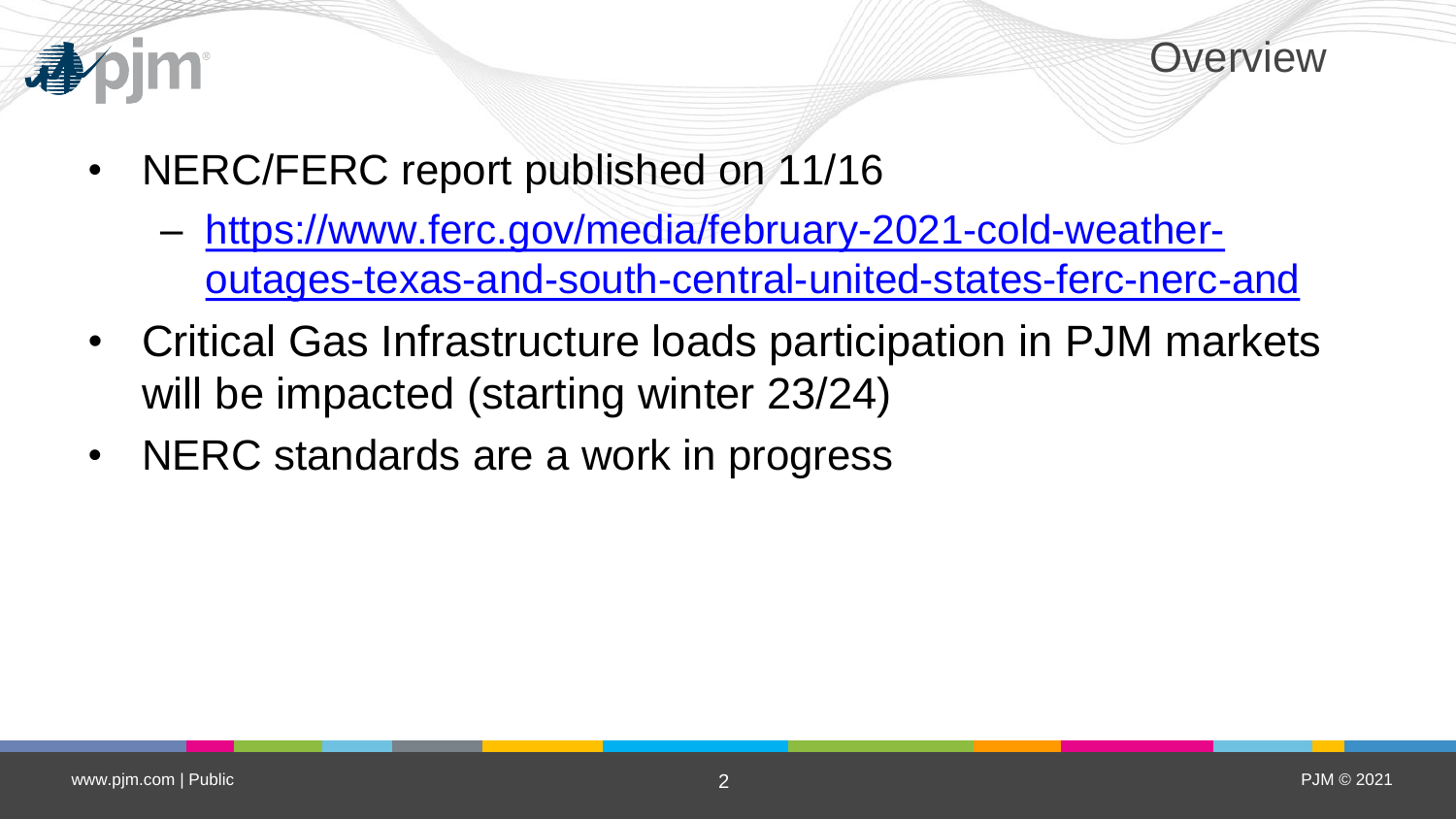

## Preliminary Definition

- What is "Critical Natural Gas Infrastructure"?
	- "Critical natural gas infrastructure loads are natural gas production, processing and intrastate and interstate pipeline facility loads which, if de-energized, could adversely affect the provision of natural gas to bulk-power system natural gas-fired generation. (Implementation Timeframe before Winter 2023/2024).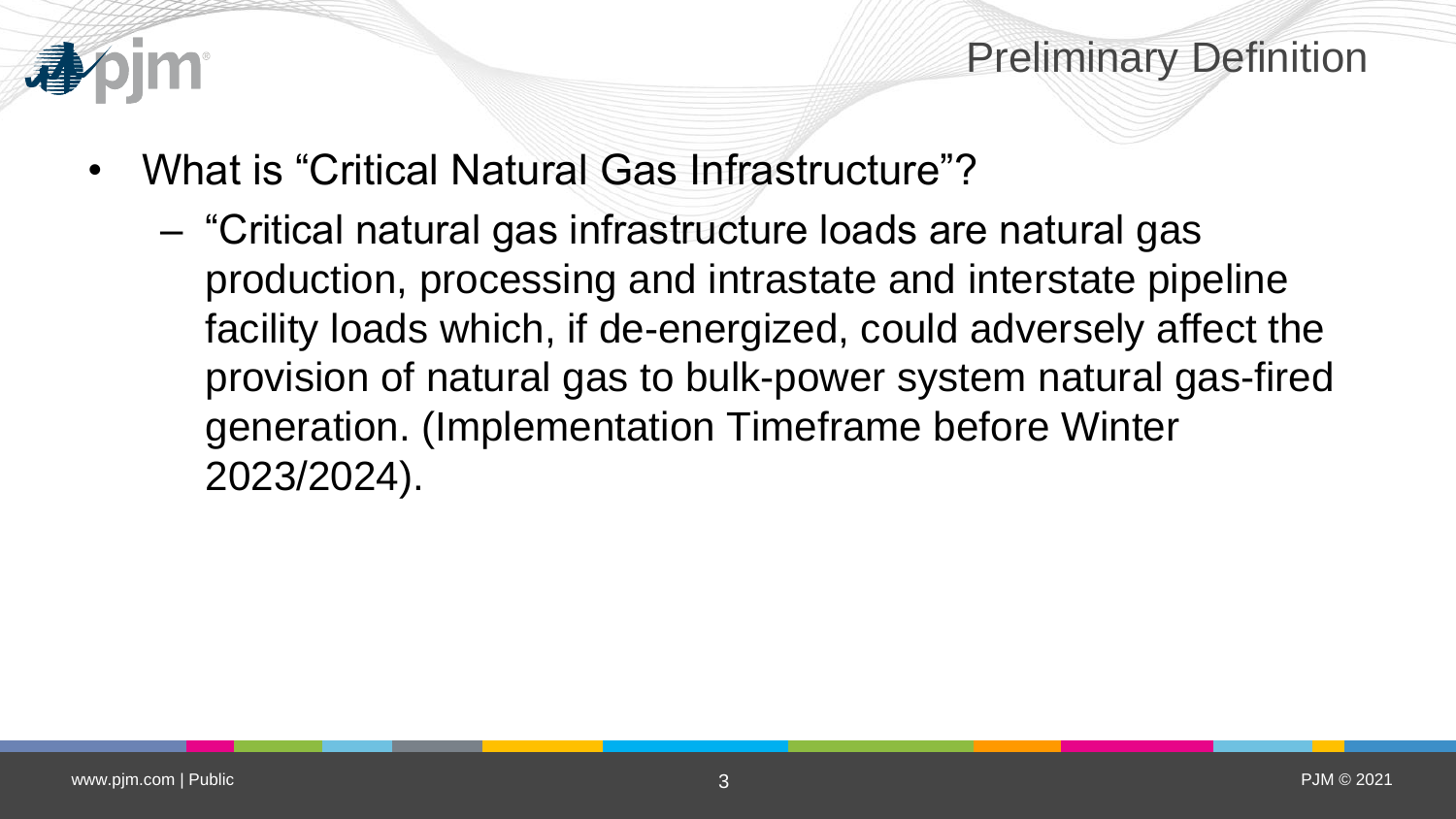

- Identify all CGI locations in DR Hub based on preliminary definition by 12/31/21
	- PJM operational data request this will help with operational awareness
- Start stakeholder process
	- problem statement and issue charge to MIC but suggest it is worked on at the DRS
	- OC will work on all the other recommendations
- Coordinate development of NERC standards
	- Parallel to stakeholder process to change the rules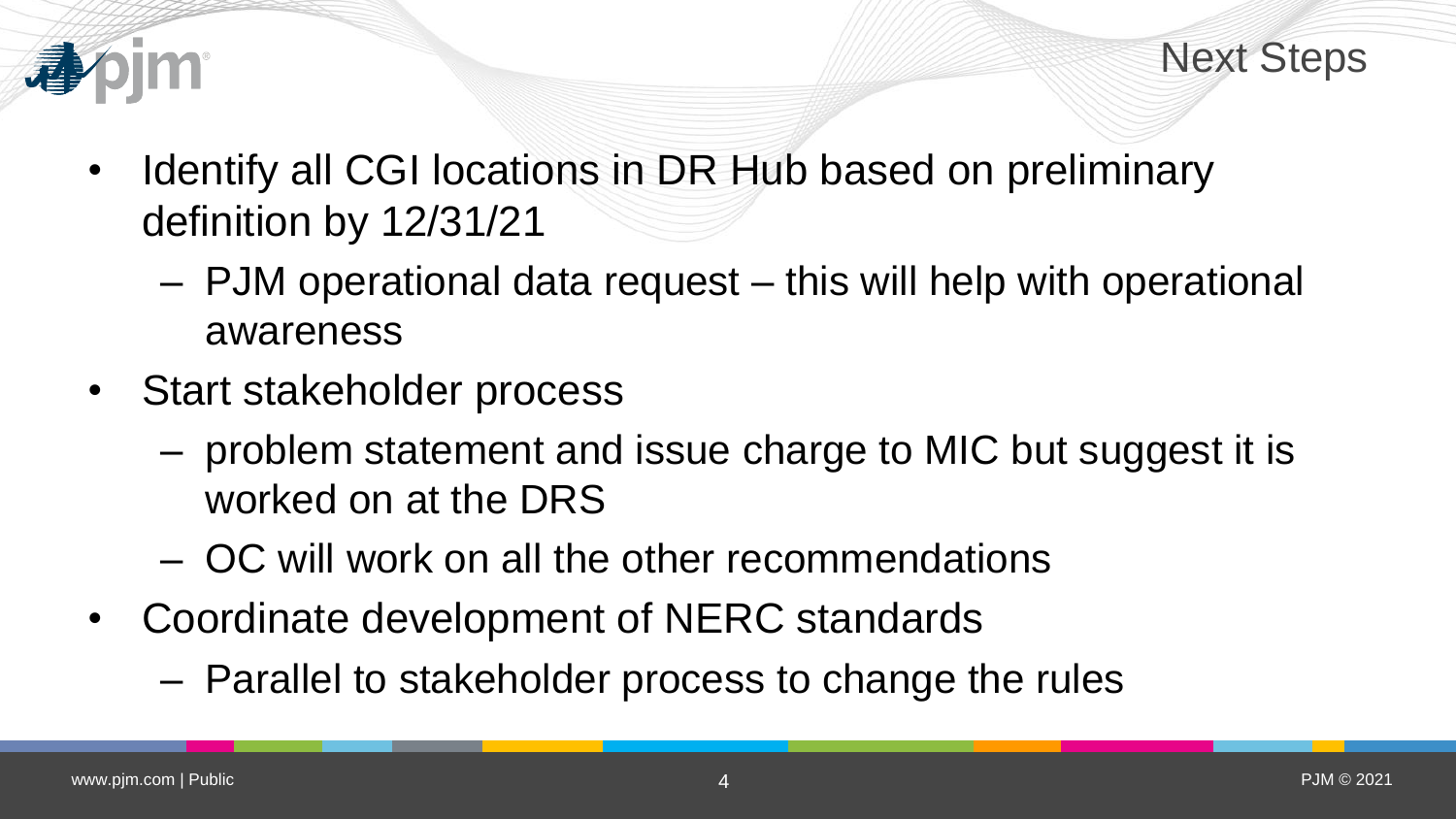## How to identify CGI locations in DR Hub

| <b>Location Detail</b><br><b>Registrations</b><br><b>Events</b><br><b>Meter Data</b><br><b>Energy Settlements</b><br>Compliance<br><b>Dispatch Groups</b><br><b>Account and Users</b><br><b>RERRA</b><br><b>Tasks</b><br><b>Locations</b><br><b>Reports</b><br>Copy<br>Cancel<br>Register<br>Save |                     |
|---------------------------------------------------------------------------------------------------------------------------------------------------------------------------------------------------------------------------------------------------------------------------------------------------|---------------------|
|                                                                                                                                                                                                                                                                                                   |                     |
|                                                                                                                                                                                                                                                                                                   | Export: XML         |
| $\mathbf H$<br><b>CSP</b><br><b>JL TEST2</b><br>Active<br>Location<br>$\overline{\phantom{a}}$<br><b>Status</b>                                                                                                                                                                                   |                     |
| BC<br>$BGE$ $\rightarrow$<br>BAGLEY 34 KV 230-1LD<br>99999944848<br>EDC <sup>*</sup><br>$\overline{\mathbf{v}}$<br><b>EDC Account Number</b><br>$\overline{\phantom{a}}$<br>Zone <sup>*</sup><br><b>Pricing Point</b>                                                                             |                     |
| <b>Critical Gas Infrastructure</b><br>Allow EDC to submit data<br>Allow LSE to submit data<br>82707<br><b>Business Segmen</b><br>$\Pb$<br><b>Location ID</b>                                                                                                                                      |                     |
| Select One<br>Address Line 2<br>Address Line 1<br>2430 Atlantic Avenue                                                                                                                                                                                                                            |                     |
| Agriculture, Forestry and Fishing<br><b>Atlantic City</b><br>State <sup>'</sup><br>City<br>Correctional Eacilities                                                                                                                                                                                |                     |
| <b>Critical Gas Infrastructure</b><br><b>DLC</b><br>Utility Residential Participation?<br>43,434<br>+ Supporting Documents<br># Of Participants<br>Type<br>$\overline{\mathbf{v}}$                                                                                                                |                     |
| <b>Hospitals</b><br>Industrial/Manufacturing<br><b>Meter Equipment</b>                                                                                                                                                                                                                            |                     |
| Mining                                                                                                                                                                                                                                                                                            | Add Meter Equipment |
| Multiple Dwelling Unit<br>Meter Equipment ♦<br><b>Installation QA Plan ♦</b><br>Meter Type $\triangle$<br>Status $\triangle$<br>Review Date $\triangle$<br>Interval $\triangle$<br><b>Installation Date ♦</b><br>Certification                                                                    |                     |
| $EDC$ Meter $\sim$<br>11/10/2021<br>Approved                                                                                                                                                                                                                                                      |                     |
| (1 of 1) $\left\langle \left( \begin{array}{ccc} 1 & 0 & 0 \\ 0 & \lambda \end{array} \right) \right\rangle$                                                                                                                                                                                      |                     |
| 1 record(s)                                                                                                                                                                                                                                                                                       |                     |
| <b>Registration Input</b>                                                                                                                                                                                                                                                                         |                     |
| Maximum Load Reduction<br><b>Peak Load Contribution</b><br>Winter Peak Load<br><b>Capacity Loss</b><br><b>Energy Loss</b><br>Max Load<br>129,252.000000<br>1.08199<br>1.07149<br>(kW)<br>(kW)<br>Capability (kW)<br>(kW)<br>Factor<br>Factor                                                      | 49,219.000          |
| <b>Load Reduction Method</b>                                                                                                                                                                                                                                                                      |                     |
| $\mathbf{ii}$<br>$0.000$ $\mathbf{i}$<br>0.000<br>49,119.000<br>100.000<br>HVAC (kW)<br>Number of Generators<br>Batteries (kW)<br>Manufacturing (kW)<br>Generator (kW)                                                                                                                            |                     |
| 0.000<br>0.000<br>0.000<br>0.000<br>Lighting (kW)<br>Water Heaters (kW)<br>Refrigeration (kW)<br>Plug Load (kW)                                                                                                                                                                                   |                     |

apjm